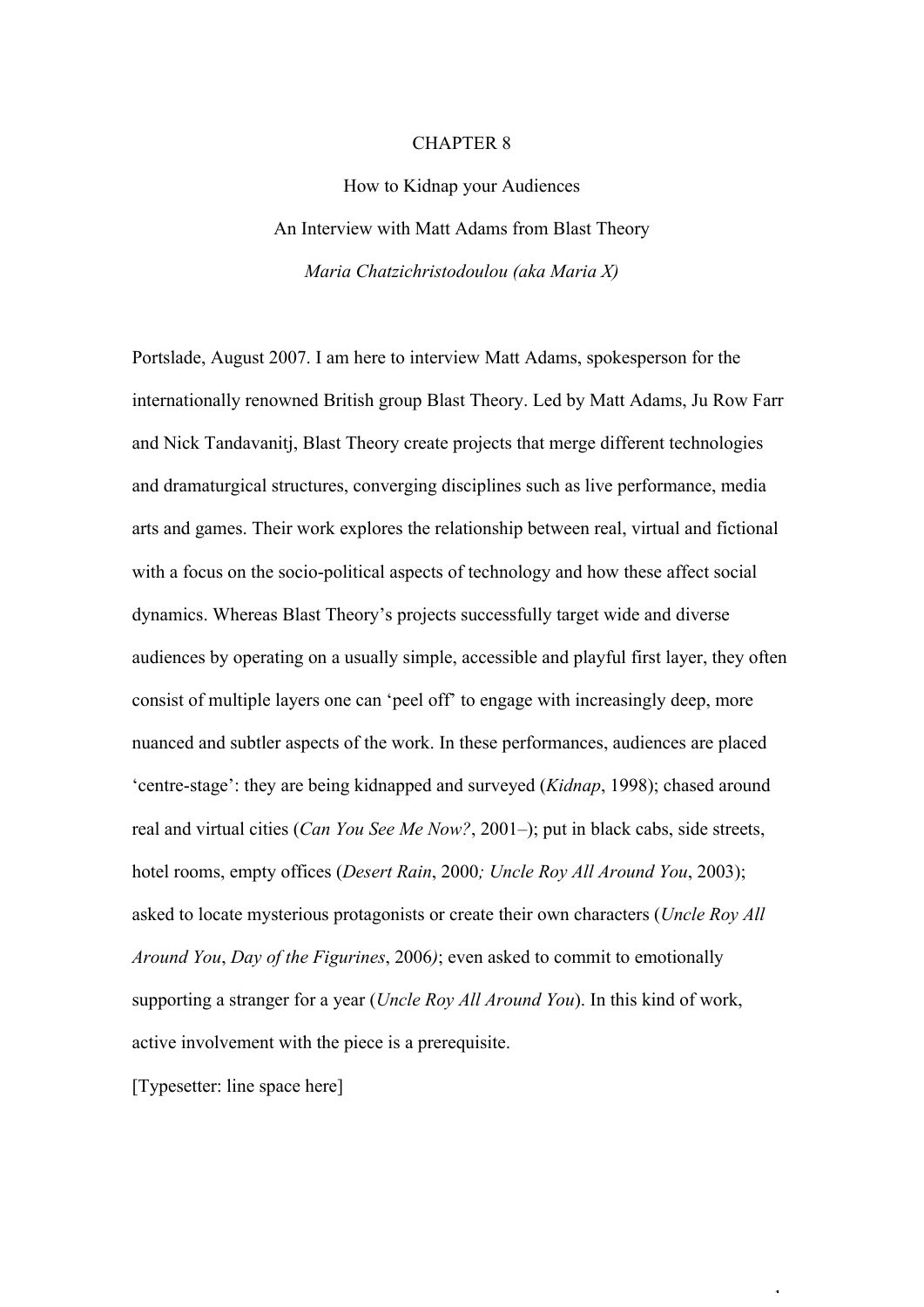Maria  $X$ : Do you perceive a shift in your work over the years? It seems to me that your early practice, though rooted in the club scene, was closer to the traditions of live art and/or theatre compared to your current work, which seems very strongly related to media arts and gaming.

Matt Adams: I see strong continuities in the work that we have made. Our early work, especially projects like *Gunmen Kill Three* (1991*)*, *Chemical Wedding* (1992) and *Stampede* (1994), is already incredibly divergent from traditional theatre practice. We did not perceive ourselves as working within a live art tradition either – in fact, the term live art barely existed at the time. In terms of how our work has progressed, I still see a very strong performative element in our current projects, although that is sometimes less prominent. *Day of the Figurines*, for example, is very different from live performance. Even so, I see it as an improvisational theatrical process where people are invited to create characters, represent those characters and act out with other people interactive improvisational narratives. Other projects are more performative: *Rider Spoke* (2007) invites people to record things at a particular time, in a particular place, and then gives them the opportunity to cycle around to find other people's recordings. We are still incredibly engaged with the idea of performance, the idea of a performer and an audience member having a live exchange or interaction in a particular moment in time and place – this is the animating principle behind much of the work that we want to make.

 $\overline{\phantom{0}}$ 

[Insert Figure 8.1 here - landscape]

MX: How did you start using technology in your work?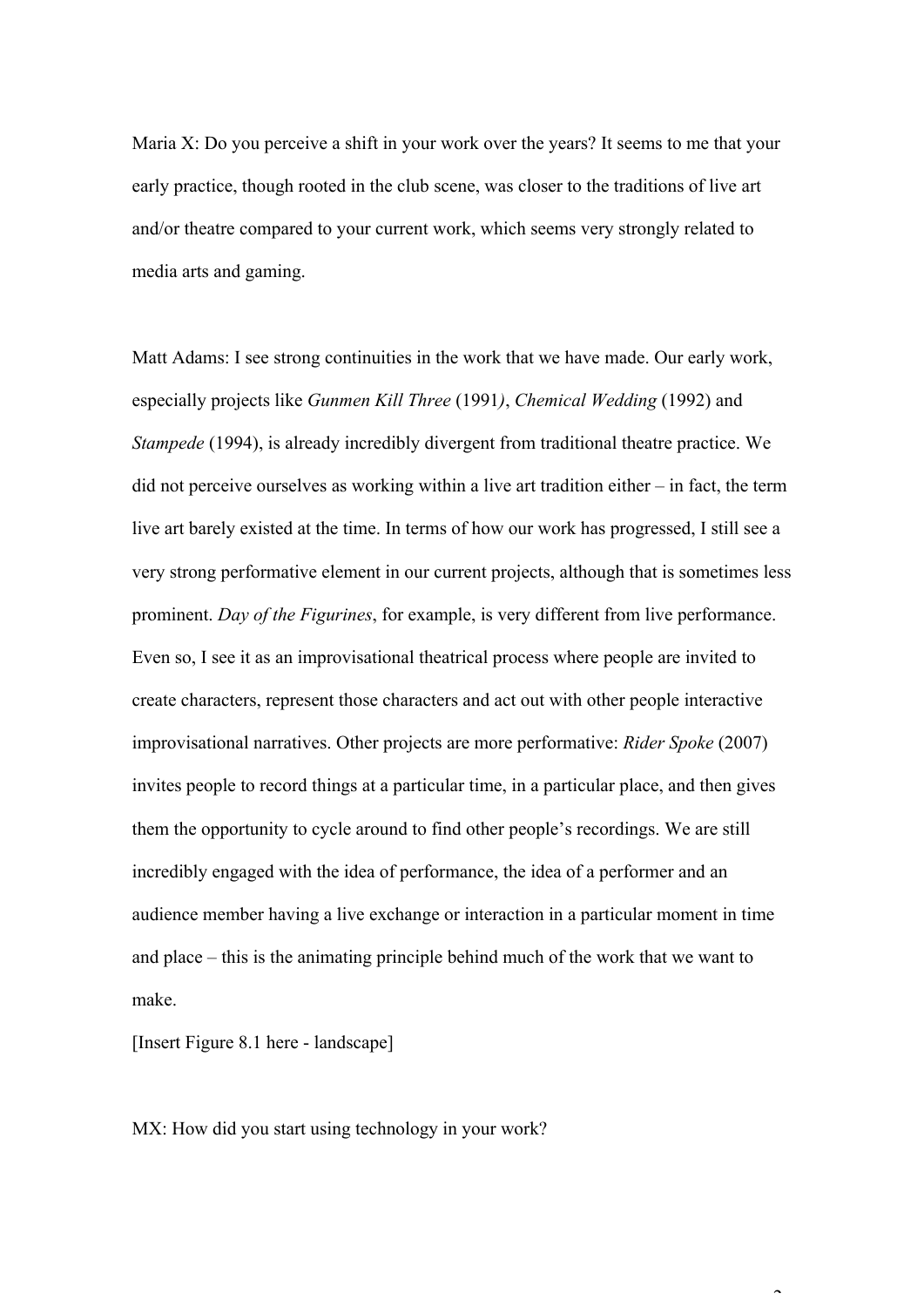MA: Right from the beginning, we were very interested in how we might create a fully immersive performance environment in which several things can compete simultaneously for the audience's attention. We were interested in how this might enable audiences to construct an experience, how they might deal with a sense of overload in order to develop their understanding of what is happening. All our early works were promenades, so they were putting the audience's body in a situation where one had to decide where to turn to look, how to position oneself. This is how an audience member is constructing an experience by filtering his/her understanding of what is going on.

MX: As you said, from the very outset of your practice audiences are encouraged to create their own experiences. After some point though they become a really integral *active* element of the work. How did this develop?

MA: There was always an interest in the relationship between audience and performer, and how we can dismantle that. One of the reasons we were so fascinated by clubs was the sense that this was a completely fluid environment in which the centre of attention was constantly shifting and entirely subjective. We were interested in how we can have a complex, subtle, nuanced exchange with our audience: they come, they sit in the dark, they watch and we present ... But what else can happen, which other methods might we use? This is partly to do with an interest in communication systems and in how these can potentially be socially and politically transformative. So we are looking at what role technology might play in opening up new terrains in theatre practice. The critical

 $\tilde{ }$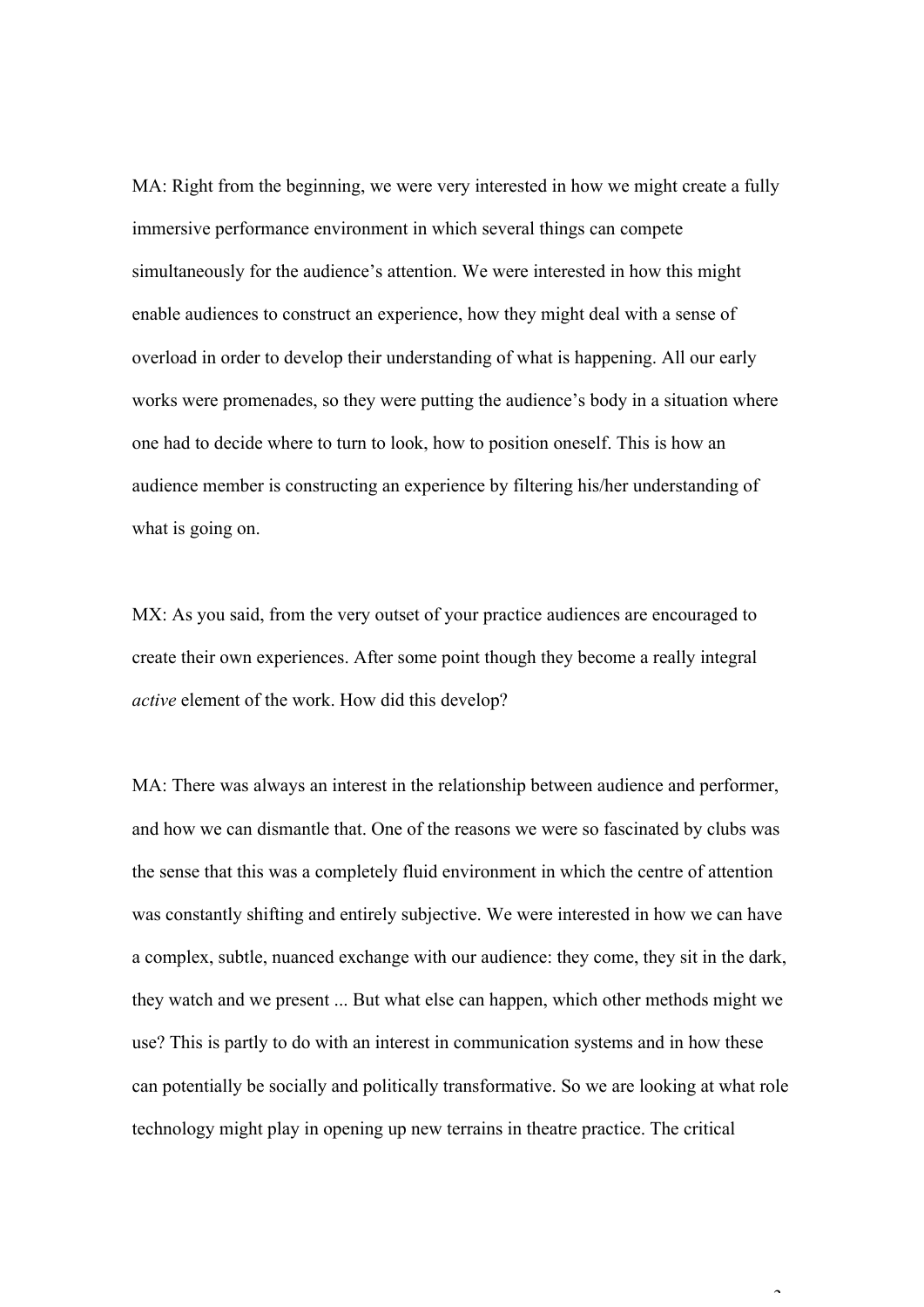moment in that lineage is perhaps *Kidnap*, because we wanted to make a piece about giving up control. The questions were: in what ways do audience members give up control to the performers on stage? Why do they do that and how can we expose this? How can we play with this boundary? The idea we came up with was to allow audience members themselves to be at the very centre of the piece, to actually be the protagonists. We suddenly thought that the ultimate destination of that process of enquiry would be to ask our audiences to be kidnapped by us, allow us to take complete control of their existence over a period of two days.

[Insert Figure 8.2 here - landscape]

MX: In the video documentation of *Kidnap*<sup>1</sup> you mention that your audiences (participants, 'victims') are 50 per cent of your artwork. This is also the case in all your works that I have experienced: audiences are always asked to engage with your projects as active participants, whereas the projects are structured in such a way that they cannot materialize without the audience's involvement. Nevertheless I wonder how much you really are prepared to push the boundaries between artists/performers and audiences/participants? What I mean is that, though audiences are clearly central in your work, they are also given strict guidelines in terms of how they can engage with it. To an extent, they are asked to 'perform' specific roles in pre-written scenarios, which they have limited agency to affect or change.

MA: This varies from work to work ... This is a key question though. Clearly there have

 $\overline{a}$ 

 $\frac{1}{1}$ <sup>1</sup> Accessible through the Live Art Development Agency's archive, visit  $\langle$ http://www.thisisliveart.co.uk/> (accessed 9/09/2008).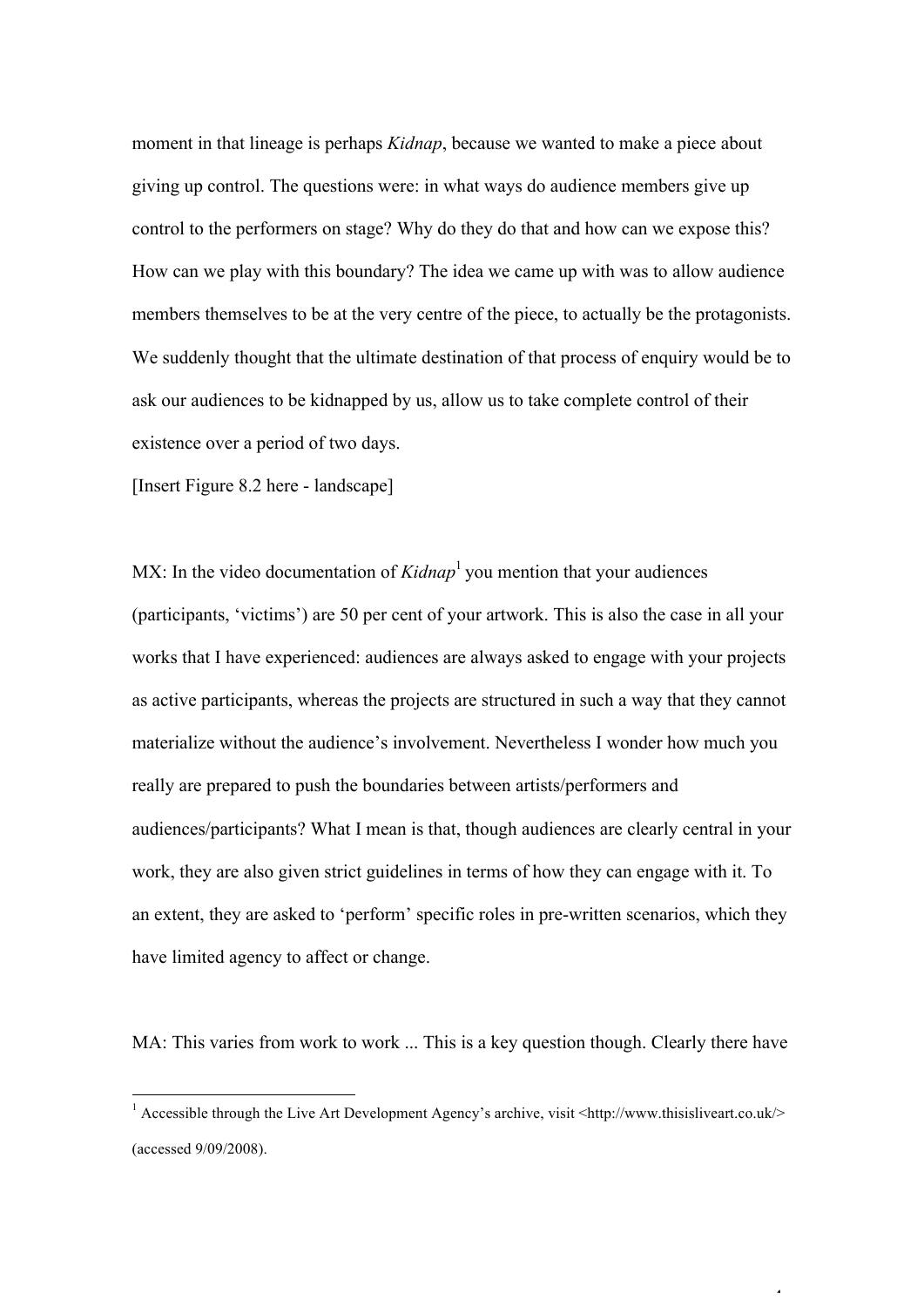been some experiments, John Cage's 4.33<sup>2</sup> perhaps being the most extreme example, where the artist is being completely removed and all that s/he does is set a start and an end time while everything else is to do with the audience's listening. There are a lot of other such experiments from Fluxus onwards.<sup>3</sup>

MX: Yes. I was wondering whether a lot of this work could possibly be considered more risky in terms of its outcomes compared to yours, which seems to be quite closely observed and controlled. You are extremely careful in how you frame your work.

MA: Our work is certainly tremendously controlled and we are very careful, I think that is absolutely true. The question is, given the fact that those experiments have already happened and have taken things to extreme limits, where do we now want to situate ourselves? Our projects are not hollow intellectual and aesthetic experiments, they are pieces of work that are looking to engage with, and ask particular questions about, the culture in which we exist. If you take *Kidnap* as an example, the question we set ourselves was: why do so many of us give up control so readily to others and what is the pleasure in that? Clearly there is something about giving up control that we actually

 $\overline{a}$ 

<sup>&</sup>lt;sup>2</sup> John Cage's piece 4.33 (1952) was a three-act composition, which lasted for four minutes and thirtythree seconds, during which the performer (David Tudor) sat in front of a piano without playing a single note. He only marked the beginning and end of each movement by closing and opening the keyboard lid. In this way, Cage shifted the focus from the performer (and the sound he was expected to produce) to the sounds of the environments and the listeners themselves.

<sup>&</sup>lt;sup>3</sup> Other such examples are Yoko Ono's instruction pieces, which are short, zen-like sets of instructions for actions that the audiences were invited to imagine and/or perform. See Yoko Ono, Grapefruit (London, 1970).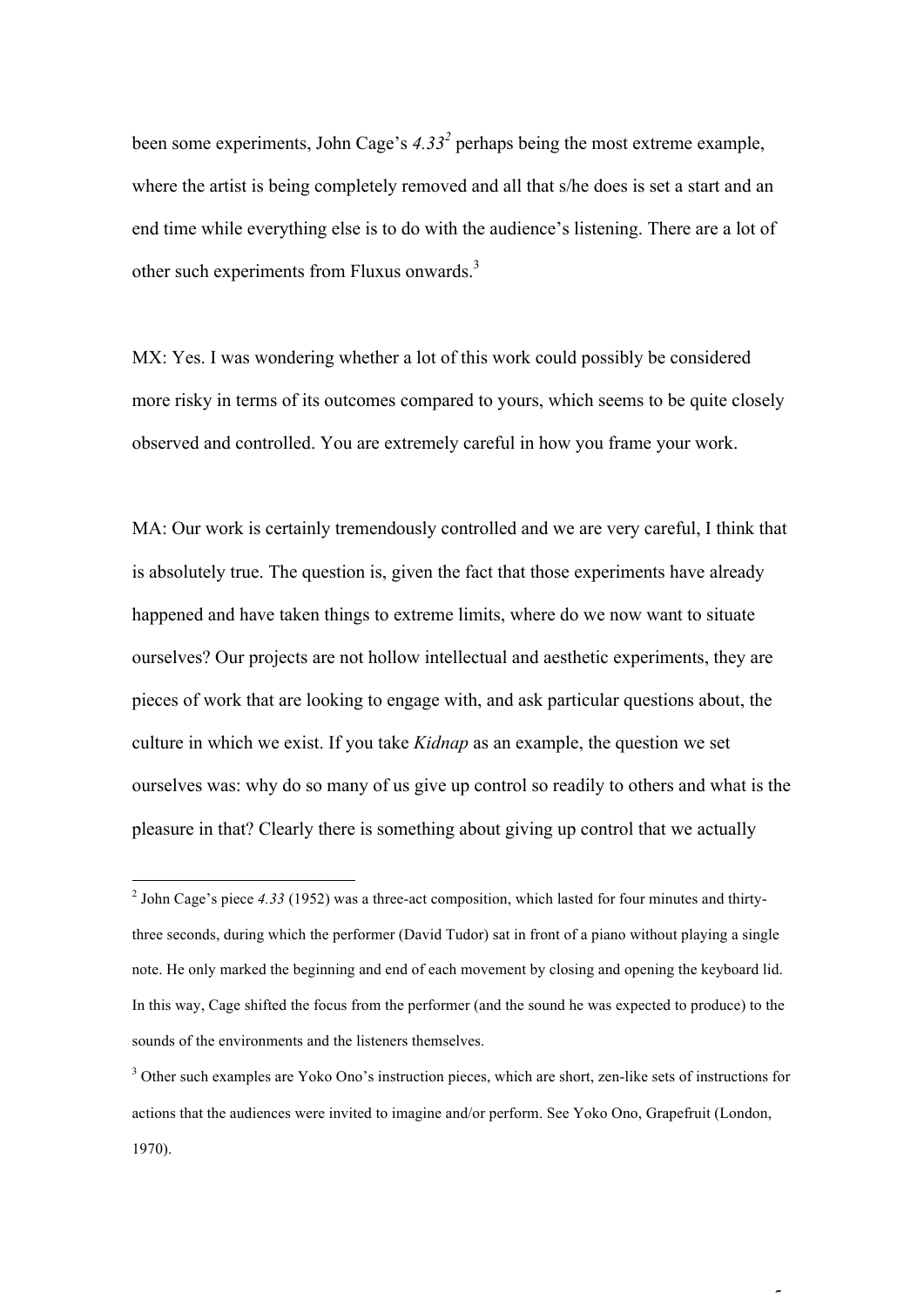like, that we are drawn to, and this is counter to our Westernized notion of the agency of the individual. What is the appeal in taking drugs, getting drunk or extremely angry and being completely out of control? Or in handing control over to politicians, religious leaders or others? Why do we leech so much agency away from ourselves? As artists we are trying to set very particular parameters in place, so that the nature of both the freedom and the rules that you as an audience have been given when interacting with a piece are articulate and invite you to think in certain ways. *Can You See Me Now?* is a good example of that: it is essentially a playground game and you interact, but how much can you do? It is actually a quite narrow field of interaction. But the parameters that you are able to play with are precisely evocative within the context of the work. Those parameters are the building components on which that work generates meaning and emotional impact.

[Insert Figure 8.3 here- landscape]

MX: Thinking again of *Kidnap*, it is interesting to compare it to a piece like Marina Abramović's *Rhythm 0* (1974), where there were various objects on the table the audience could use on her. Amongst these, there were a gun and a bullet. At some point, an audience member loaded the gun and pointed it at her. While Abramović abandoned herself completely into the hands of her audiences, in *Kidnap* you ask for exactly the opposite, that is, for your audiences to abandon themselves completely into the hands of the artists. Why do you think it is that, whereas both practices situate audiences in the centre of the piece, their approach to audience involvement is so radically different?

MA: The difference is, I think, that Abramović and the traditions she springs from are

 $\overline{\phantom{a}}$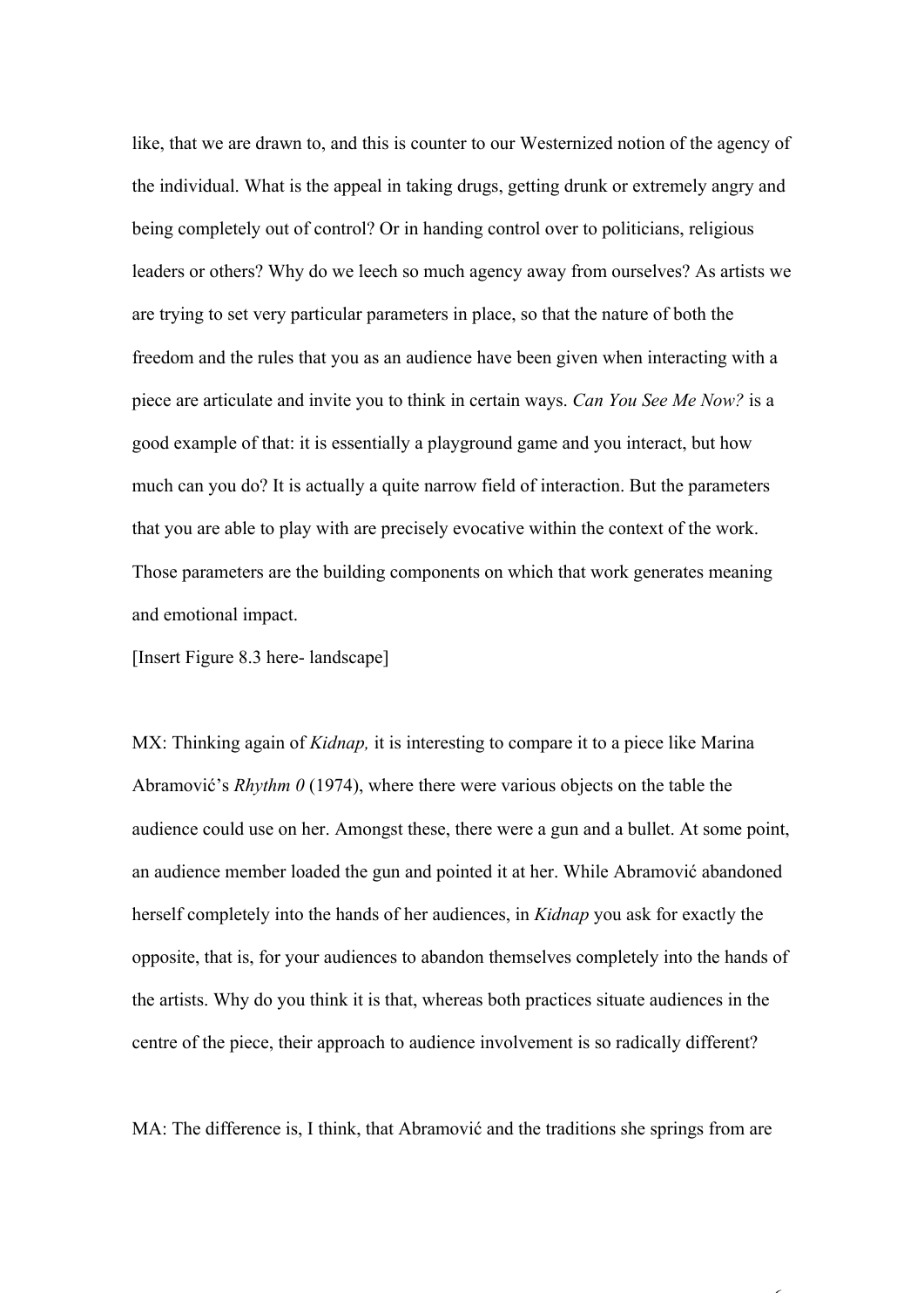primarily interested in the language of performativity itself. I perceive those practices as reflective about the relationship between artists and audiences. Whereas the people who experienced *Kidnap* were not invited to reflect on the relationship between the artist and the audience in the first instance. This is a piece about kidnapping, an incredibly powerful political and pop-cultural social force. During the 1970s, some of the most important political discussions in Western urban culture were happening via the medium of kidnapping, if you look at the Baader-Meinhof gang in Germany, for example. We always attempt to put those formal enquiries at a subservience to the terrain of ideas that we are looking to explore and reflect upon. That is why Abramović's work takes place in a gallery and is very heavily documented as a historical moment in performance history, whereas *Kidnap* took place on the streets of London and was observed in a completely different way.

MX: It seems to me that your relationship with your audiences often becomes very intimate. In the video documentation of *Kidnap,* for example, I watched you feeding the blind-folded 'victim', taking him to the toilet, waiting outside, taking him to wash his hands ... All this seemed to build an extremely intimate interaction. Another example is *Can You See Me Now?*: although the piece encourages the development of very different types of relationship, certain audience members have discussed how they got emotionally involved and felt really close to the runners while they were playing.<sup>4</sup> Is this affective relationship with your audiences intentional?

[Insert Figure 8.4 here - landscape]

 $\overline{a}$ 

 $\frac{1}{4}$ <sup>4</sup> See 'Can You See Me Now?' at <http://www.blasttheory.co.uk/bt/work\_cysmn.html> (accessed 9/09/2008).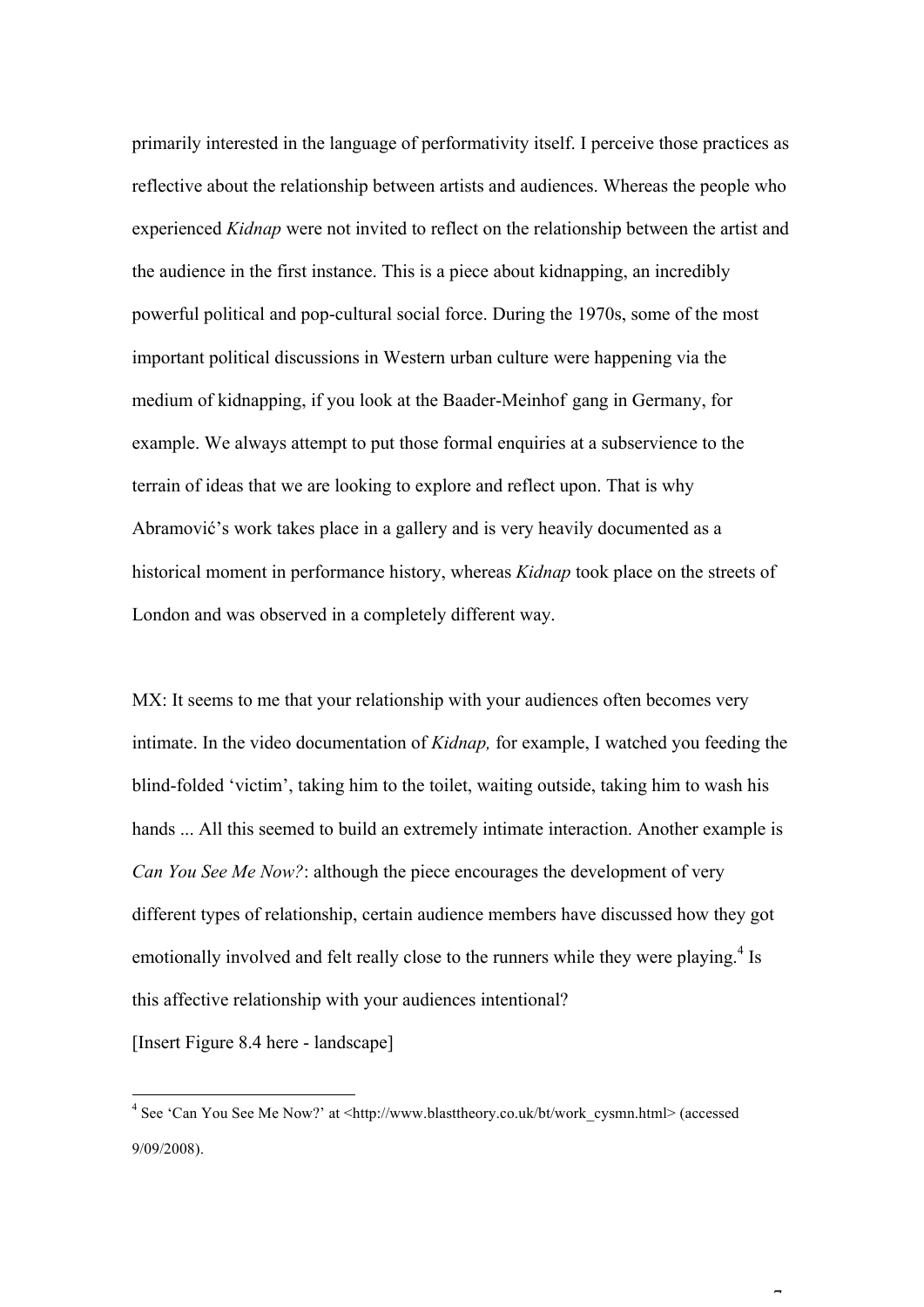MA: I think it is partly intentional and partly out of our control. It is only in the last couple of years that it has become obvious to us that our interest in locative media and work with mobile devices as in *Can You See Me Now?* is partly about how we can negotiate our relationship with strangers in the city. How you exist in an urban space, how you find the strength or the mechanism that enables you to have relationships with other people or with strangers, and what the political ramifications of this might be. And I think that they are very strong. Over time we came to an understanding of how politics is actually within everything, it is infused in our behaviour. How we relate to someone who asks us directions is a political act. This is how we create a body politic, through that type of inter-relationship. At an intellectual level that is really important to us whereas at an emotional, almost subconscious, level, I think that Ju, Nick and I are looking for ways in which you can have those moments of epiphany with a stranger. It is rare that you have an interesting engagement with strangers, but when it happens it is a thrilling moment! How you define a political moment is very subjective and I do not object to people who describe our work as apolitical. Nevertheless, our projects are about the social organization of the world being conjured up out of personal relationships and one-on-one interactions. To me, that's politics.

MX: In an interview<sup>5</sup> you discuss that one of the reasons you are working with games is that, as a cultural phenomenon, they are more accessible than other types of art, and

 $\sim$ 

 $\frac{1}{5}$  $<sup>5</sup>$  See Sabine Breitsameter, 'The Urban Environment as Computer Game. Matt Adams in Conversation</sup> with Sabine Breitsameter', *Audiohyperspace* (June 2004). Available at

<sup>&</sup>lt;http://www.swr.de/swr2/audiohyperspace/engl\_version/interview/adams.html> (accessed 9/09/2008).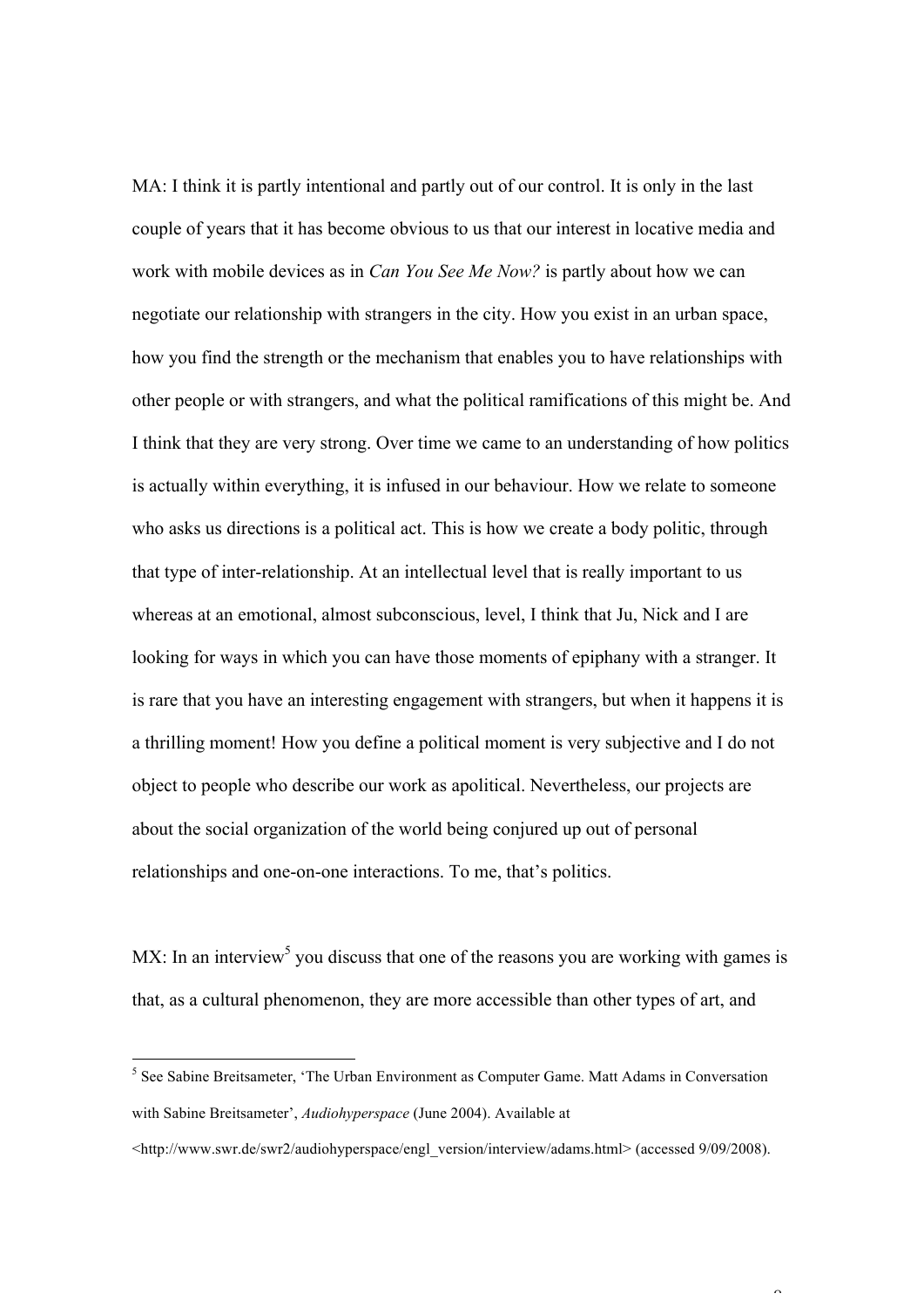easier for audiences to understand and participate in. Are you actively trying to address wider audiences?

MA: For me this is essential. I believe that certain art practices are inward-looking, selfreflexive, over-intellectualized and framed with far too much meaning. We want to make work that fifteen-year-olds find exciting. Of course it is a naïve emotional impulse to say that we want to make work that always has this possibility. It is a completely flimsy structure on which to build, but this is not to say that the opposite is true. We have been criticized for being superficial because we are happy to collaborate with the corporate world and we don't have a critical – that is oppositional – relationship to capitalism. But my belief is that a lot of new media art work, being self-consciously political, is impenetrable and that to me is the antithesis of political engagement. I do not attempt to be dismissive of a whole section of practice; I am just trying to explain, through emphasizing the differences, where I see us as quite divergent from some other media art practices.

MX: On your website you describe how you are trying to incorporate social dynamics into live events, such as *Day of the Figurines*, <sup>6</sup> as a method of scripting these events. In another interview you mention that one of the reasons you work with games is that they

 $\sim$ 

 <sup>6</sup> *Day of the Figurines* is set in a fictional city, which is dark, littered and in decay. The game unfolds over a total of twenty-four days, each day representing an hour in the life of the city. A series of both mundane and catastrophic events is taking place during this period of time. How the players respond to these events and to each other creates an urban community with its own social dynamics. See

<sup>&</sup>lt;http://www.blasttheory.co.uk/bt/work\_day\_of\_figurines.html> (accessed 9/09/2008).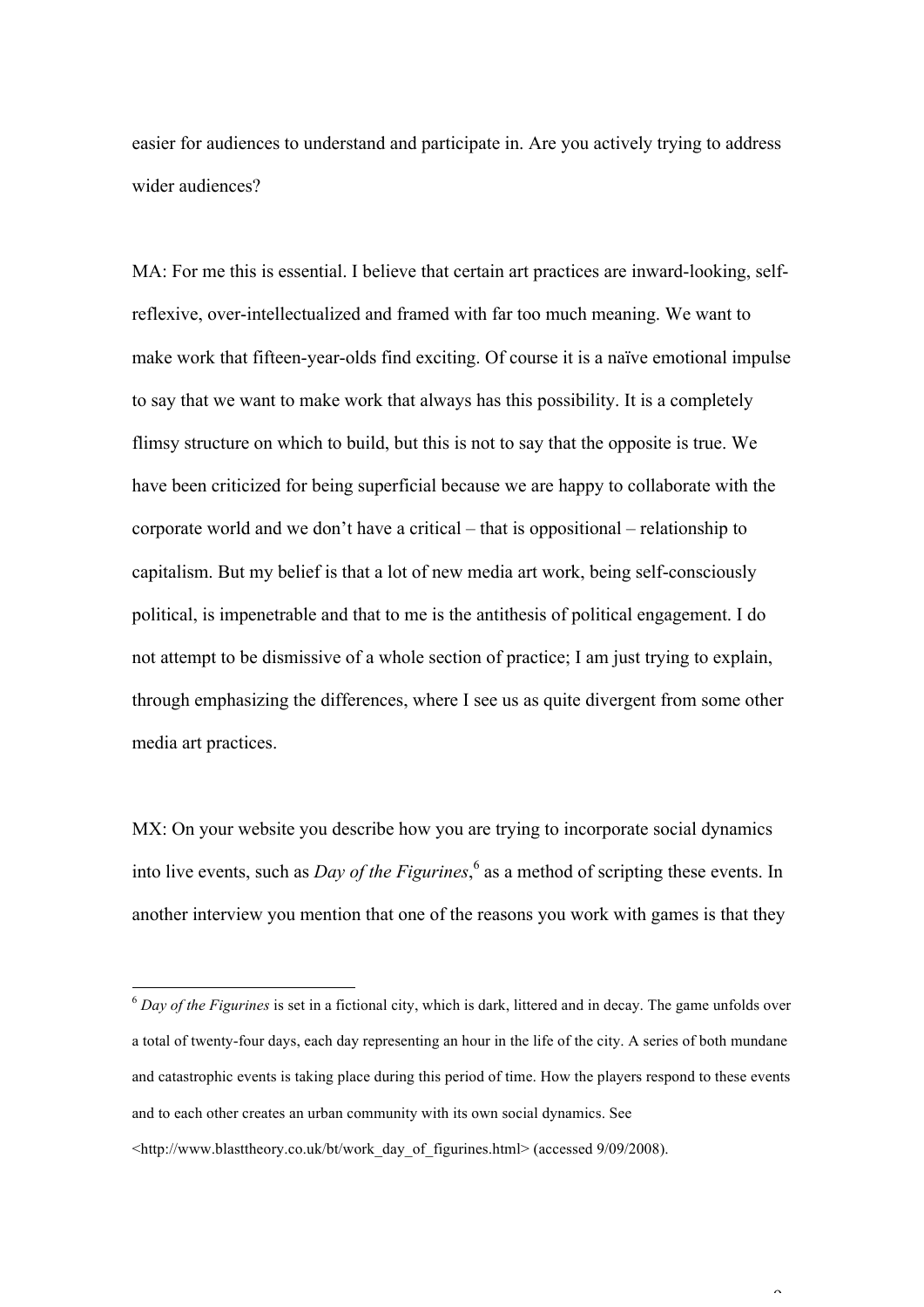are 'part of social and political dialogues'.<sup>7</sup> What exactly do you mean by that? [Insert Figure 8.5 here - landscape]

MA: One of the starting points for us, and a real interest in our work, is a belief that popular culture is an enormously significant political form, which is less readily acknowledged than we realize. On the other hand, we live in an age when technology is considered a democratizing force which allows people to engage with each other in different ways, access information, email their MPs ... And the question that we come back to so often is: *who* is able to speak and *what* are they allowed to say? That is very much a refrain in the work that we are currently making, particularly during the last four or five years. The question is: if these technologies are enabling us to speak to different people and to strangers, or discover new relationships with new communities, what are the limits of these new spaces that are being created? What are these new relationships? What do we mean when we say community? To what extent do these technologies function as consumerist, solipsistic toys? Do they generate social transformations where it really *is* possible for people to blog from Iraq and make us more aware of what it is like to be inside the war zone, for example? These issues are being very heavily contested right now. But that is not to say that we make political work, because the thing that we learned from the first years of making work is that any piece is inherently boring if you know what the artist thinks. This is where activism and art become terribly confused for me: this is not what artistic enterprise is about. It is about accepting the full

 $\frac{1}{7}$  See Aleks Krotoski, 'Alternative Reality Gaming: Interview with Blast Theory', *The Guardian Games Blog* (April 2005). Available at

<sup>&</sup>lt;http://www.guardian.co.uk/technology/gamesblog/2005/apr/19/alternativerea> (accessed 11/09/2008).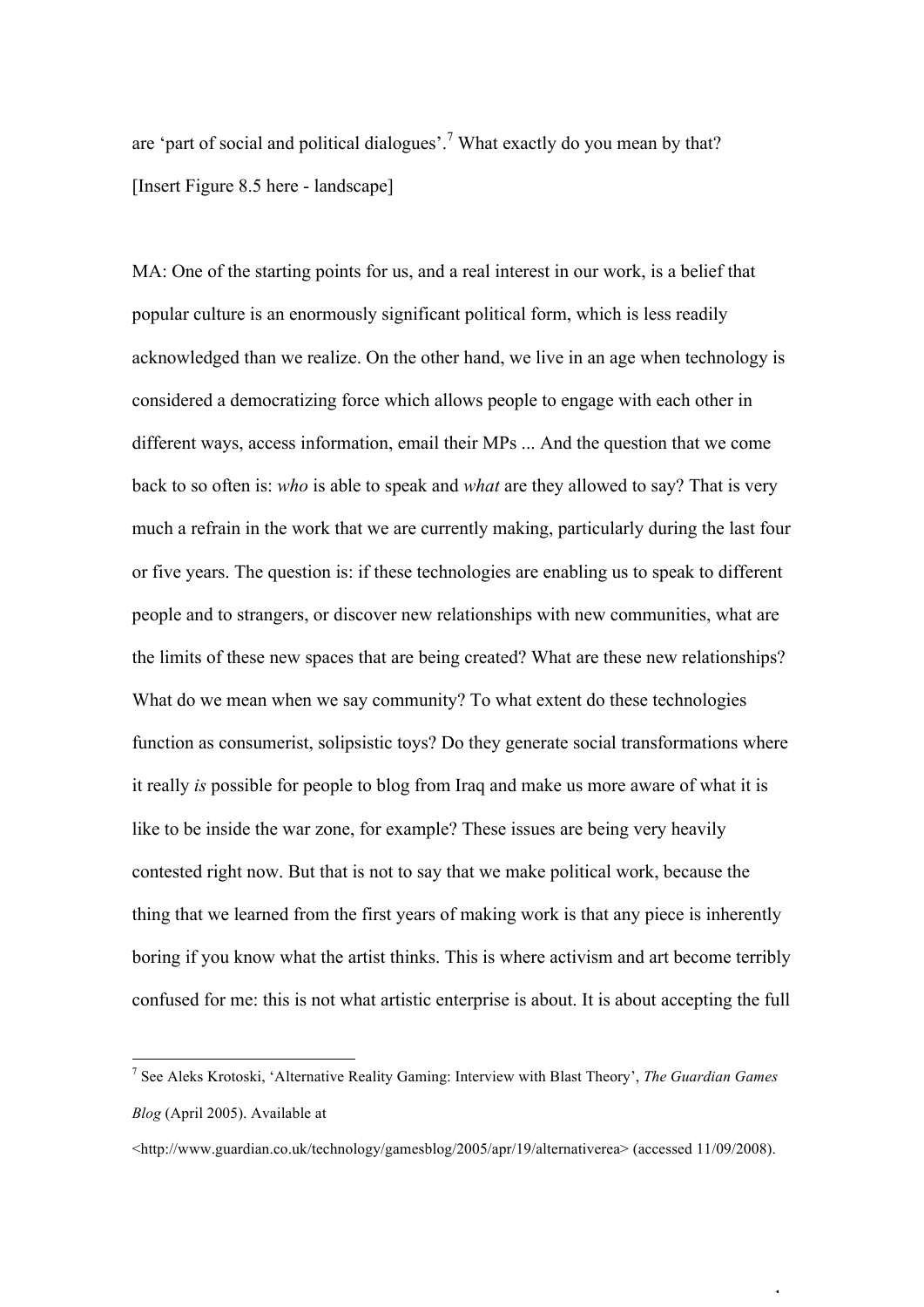complexity and confusion of our existence, and trying to represent these enormously ineffable issues. And always hover outside of our understanding, always be ungraspable in some ways, because it is so important to be able to find forms that enable us to represent this complexity. It is such a difficult process ...

MX: You say that, through your work, you want to find new interfaces to connect the digital with the physical, the real with the virtual. From my personal experience, the boundaries between the real and the fictional or virtual are always vague, confused and difficult to trace in your projects. For example, *Kidnap* participants said, after the event, that they were upset about what was happening at the time as they did not know where the limits were, where this experience would stop or how far it would go. Why is your work always situated within this edge?

MA: This is the root of drama: it is about people getting up and pretending to do something with enough conviction that you believe them.

MX: Well, in your case you make audiences actually *do it themselves.*

MA: Ha ha! Yes, but this is a natural extension ... A man puts a round piece of cardboard on his head and says, this is a crown and I'm a prince. And theatre is you sitting there, being prepared to believe that he is the Prince of Denmark. So the question is, where does this leave us now, within our super-personalized, individualized, supermediatized age, when we can all create personas all of the time so that we have multiple fractions of ourselves spilling out in different directions? Through social networking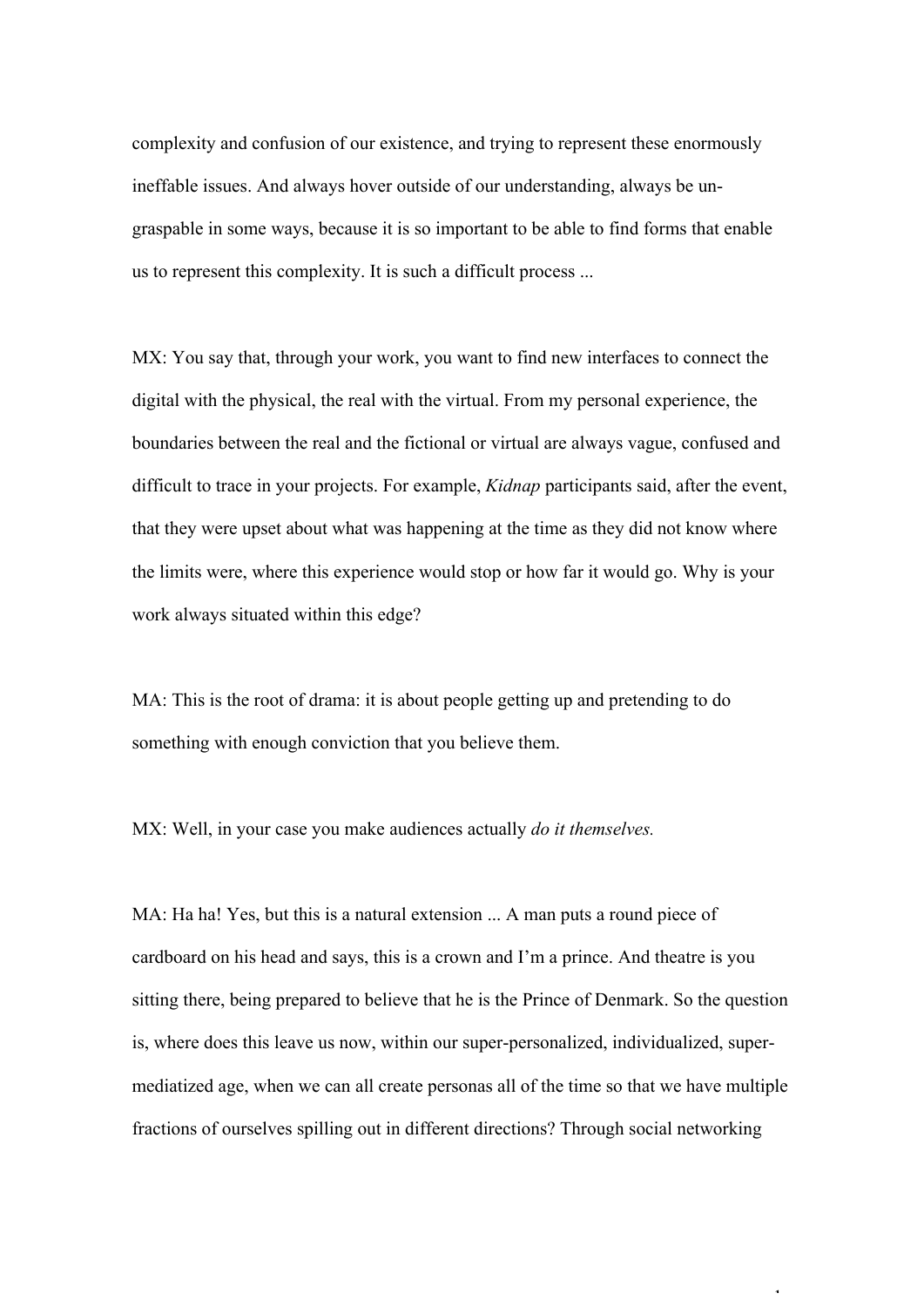sites, for example, we all represent different slices of our personality. How can we make sense of the world when we are overwhelmed with different sources of information, when there is such a fluid boundary between fact and fiction? Slavoj Žižek discusses this in *The Desert of the Real.*<sup>8</sup> it is the matrix, this completely blank *tabula rasa* into which reality is created. We have always sought to create work that represents that.

MX: On the other hand, I think that your work differentiates itself considerably from the Baudrillardian discourse on the simulacrum, $9$  exactly because it tends to point to the real. In a lot of social networking sites and virtual communities the discussions are concerned with whether the actions and commitments that take place or are being formed there are being carried out into the real world or whether they remain virtual, and what this entails. In your work it seems that the actions and commitments which occur during the game world *are* carried out in the everyday life, in the realm of the real, whether this is the commitment you make at the end of *Uncle Roy* to support a stranger for a year, or whether this is being sent text messages every day for a month in *Day of the Figurines* ... I find this kind of reversal really interesting.

[Insert Figure 8.6 here - landscape]

 $\frac{1}{8}$  See Slavoj Žižek, *Welcome to the Desert of the Real: Five Essays on September 11 and Related Dates*  (London, 2002).

<sup>&</sup>lt;sup>9</sup> In his book *Simulacra and Simulation*, Jean Baudrillard claims that, in modern society, reality has been replaced by cultural and media symbols and signs, which he calls simulacra. He argues that simulacra do not conceal the truth but have become the truth, whereas our experience of reality has become the experience of the simulation of a reality, which no longer exists. See Jean Baudrillard, *Simulacra and Simulation,* trans. S.F. Glaser (Michigan, 1996).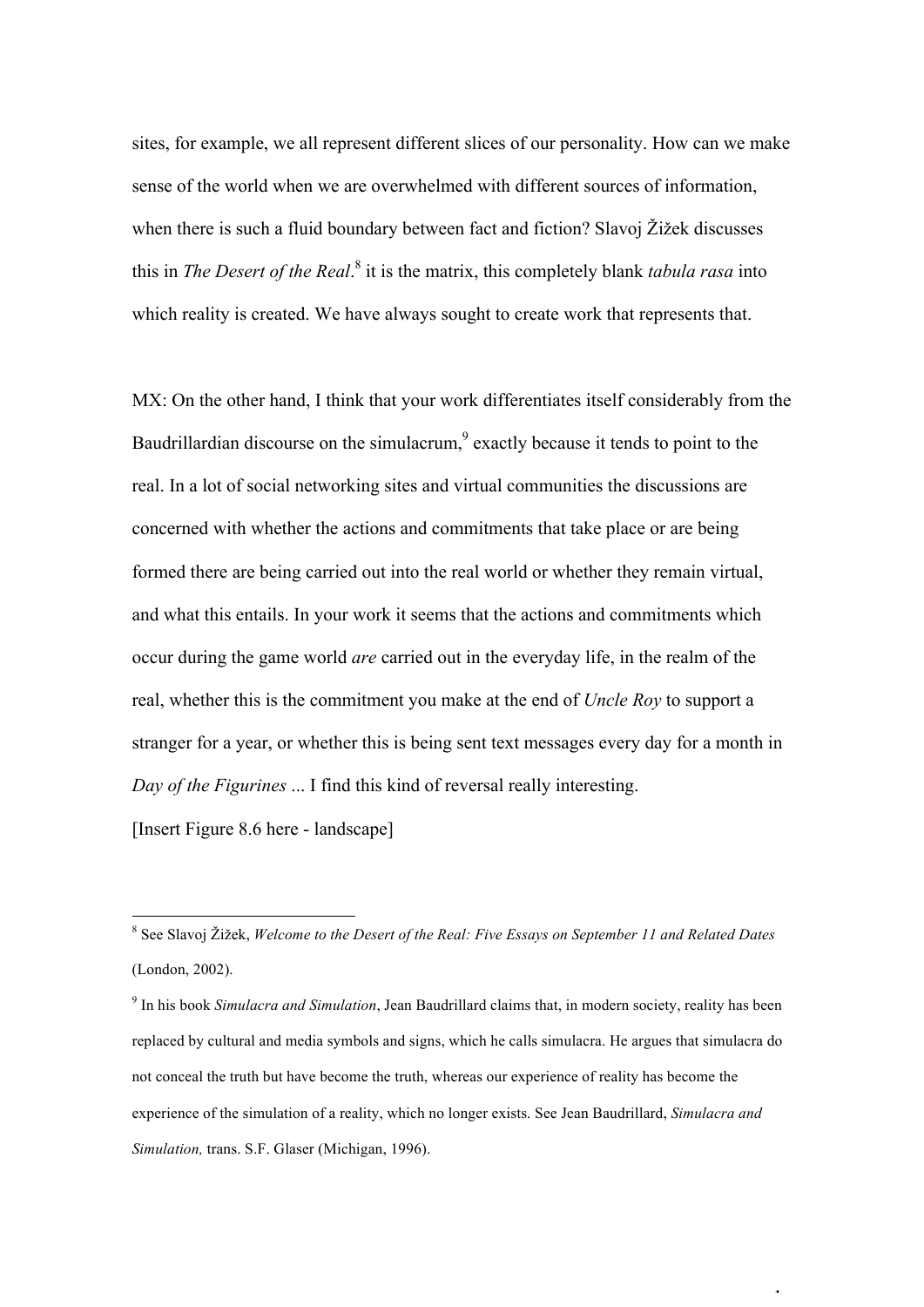MA: Yes, it is a reversal. That is where my very simple, pragmatic approach comes in which says 'yes, the Gulf War did take place', it is quite straightforward. And the question is: if we accept that we live in the society of the spectacle, that the simulacrum is everywhere, how can we exist? What do we do when we get up in the morning? How do we relate to things and to each other? I think that is why this sense about the real world re-imposing itself into such conceits is such a current and on-going thread in our work.

MX: Gabriella Giannachi describes your work as virtual theatre.<sup>10</sup> I was wondering, since you come from a theatrical background, how do you envisage the theatre of the future?

MA: Well, you know, we are trying to make it! Ha ha!

## **Response**

## *Gabriella Giannachi*

Blast Theory's work has consistently challenged its audiences by redefining the boundaries within which they are implicated. Such boundaries include dramaturgy, so that, for instance, audiences are often torn between different modes of spectatorship and participation; liveness, in that audiences, who experience a mixed reality, are actually made to encounter each other, as well as other performers, or even bystanders, and commit an act of trust that outlives the performance itself; collaboration, because

 <sup>10</sup> See Gabriella Giannachi, *Virtual Theatres: An Introduction* (London and New York, 2004).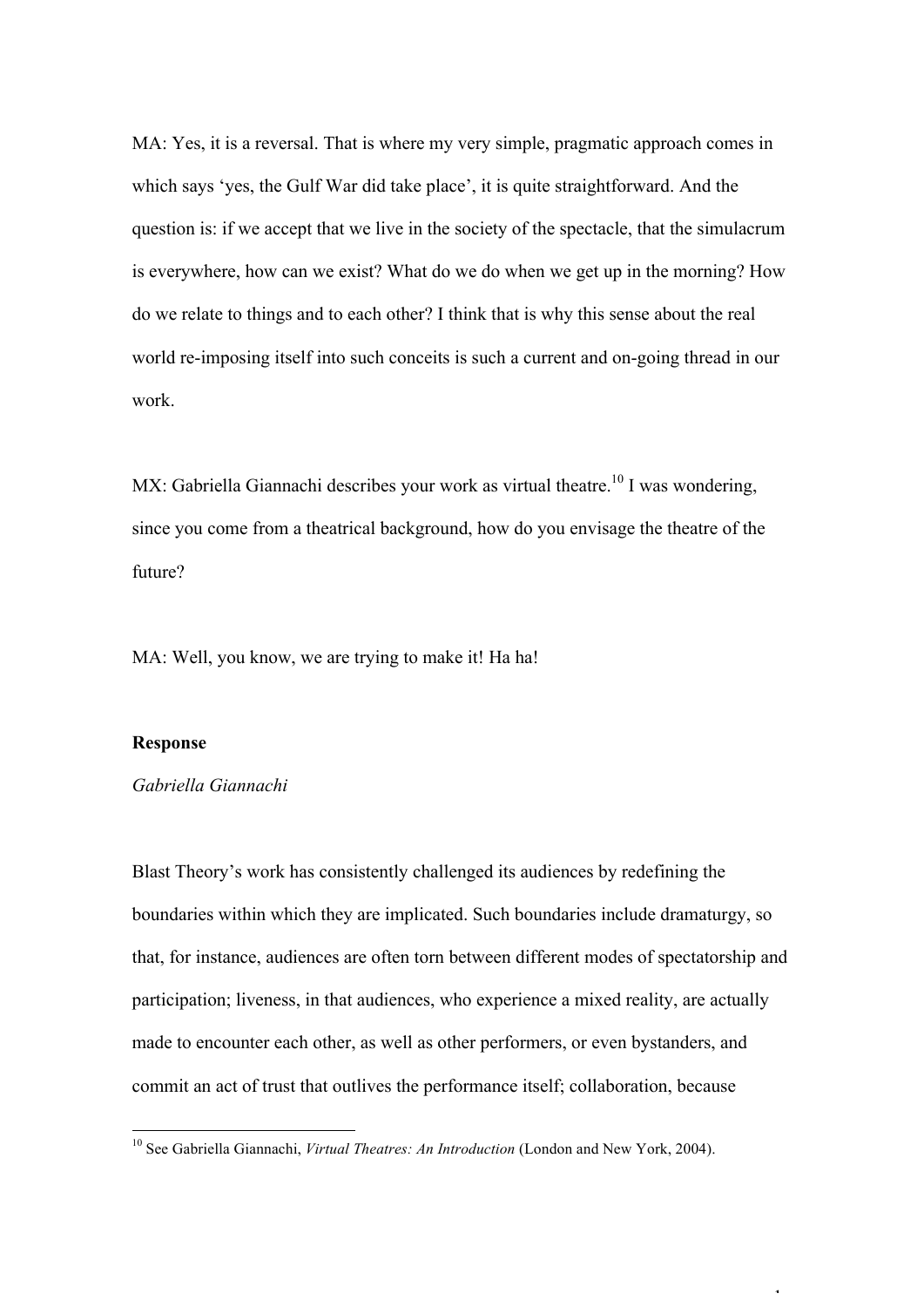audiences can often only navigate or advance in their experience by cooperating with and to some extent controlling each other; and mediation, so that not only are the fictional spaces and times set up in their work the result of complex processes of remediation but they also generate an entirely new perspective, that of a mixed reality, through which to experience both the artwork, and the everyday life context within which this is set.

In his interview with Maria X, Matt Adams, mentions that Blast Theory are interested in setting up performative environments 'in which several things can compete simultaneously for the audience's attention'. This creation of an excess of signs, but also of an uncomfortable context within which these, whether physical or digital, have become somewhat blurred into one another, is certainly the case of games such as *Uncle Roy All Round You* where participants reported mistaking passers-by for Blast Theory members. On the other hand, a more pervasive context is at the heart of *Rider Spoke* and *Day of the Figurines*, where participants had to negotiate their role and participation in the game, which in the case of the latter lasted over twenty-four days, from within the context of their everyday life.

In *The Politics of New Media Theatre*<sup>11</sup> I present Blast Theory's work as political. This is not only because the company create spaces which are aesthetically and socially transformative, but also because they problematize the very ways by which we use technology as a lens and language to experience everyday life. Here, technology does impact directly on whom we choose to be, in our relationships with others and in our engagement with locality as materiality, and in the ways these inform each other. So, as Adams suggests, *Kidnap* is about 'giving up control', but also being controlled. It is

<sup>&</sup>lt;sup>11</sup> See Gabriella Giannachi, *The Politics of New Media Theatre* (Oxon and New York, 2007).